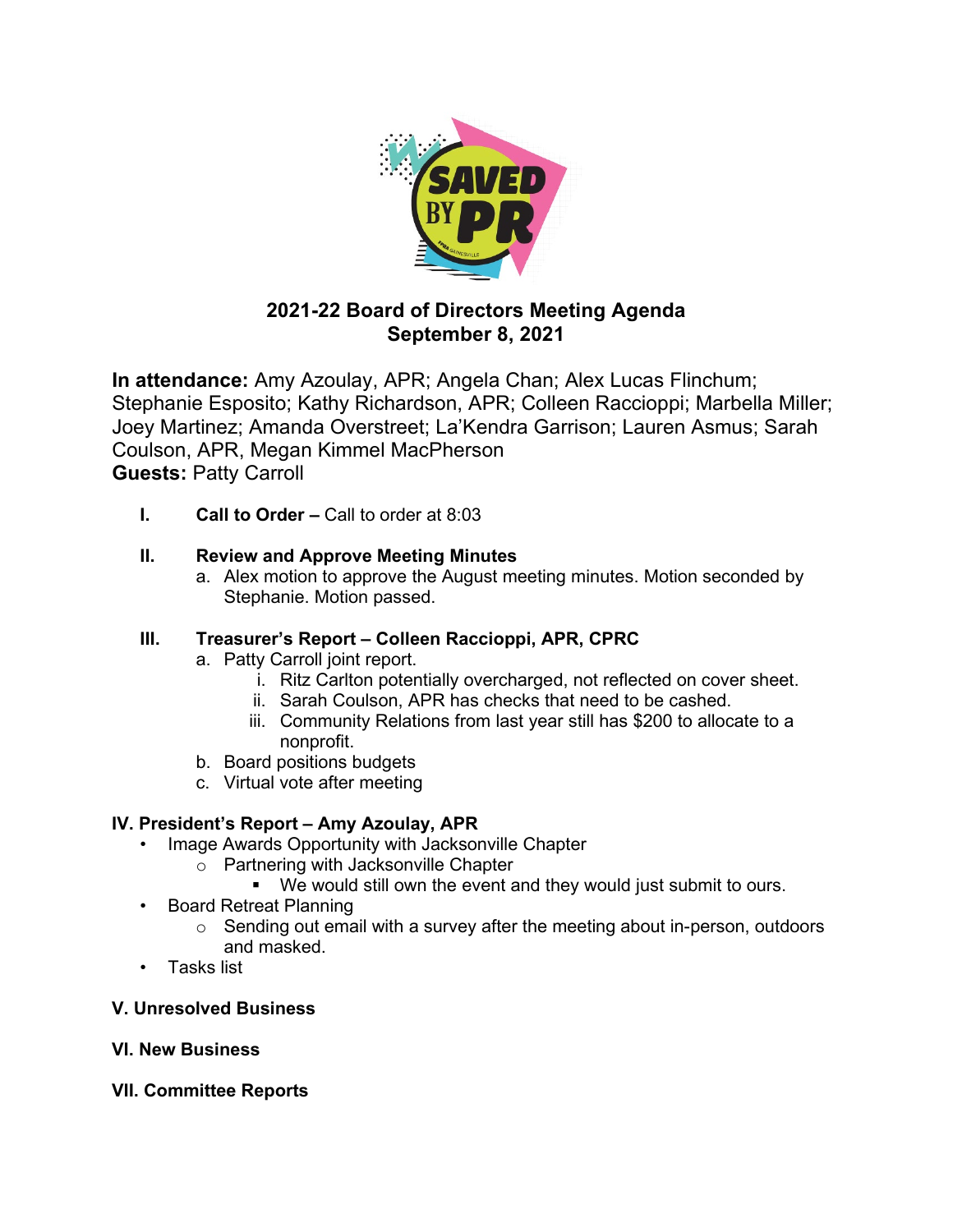- Immediate Past President Sarah Coulson, APR
	- o Planning August PR Masters event in a few weeks
- President-Elect Joey Martinez
	- o Sending Marbella and Megan various files related to their positions
	- o Renewals!
		- Doodle Poll for Renewals for football game or drawing for \$50
			- Please renew!
- Programs Megan Kimmel MacPherson
	- o Need to survey for programing.
		- **Meeting with committee on Friday.**
		- **Send Megan ideas and speaker requests**
	- o Megan to set up Wufoo registration and send to Kayla and Alex Wufoo link, and Colleen on the PayPal
- Educational Services Lauren Asmus
	- o Will start planning position programming soon
- VP, Member Services Marbella Miller
	- o Will get with Joey to plan member recruitment
- Secretary Angela Chan
	- o No report
- Electronic Media Kayla Sharp
	- o Absent and overview in Communications
- Communications Alex Lucas Flinchum
	- o Gameplan for this year with Kayla
	- o Website issues
		- **Reached out to Liquid Creative to fix**
		- **Might need to reach out to Dream Host**
	- o Newsletter/Social Media
		- Kayla coming up with google form to prepopulate content
		- **Newsletter going out today**
- Community Relations La'Kendra Garrison
	- o Sent an email to Leslie Banis, Community Foundation to partner with Amazing Give
- Professional Development Amanda Overstreet
	- o Alex and Amanda still need to transition
- Image Awards Stephanie Esposito
	- o President's Report Image Awards partnership with Jacksonville Chapter
	- o Committee call
- Accreditation & Certification Kathy Richardson, APR
	- o Kevin, Amy, and Kathy met a few weeks ago. Still waiting for the materials.
	- o Call for APR and CPRC for the chapter year.
		- Amy to send Chapter Roster.
		- **Want a separate list of people who have their APR to have people for** panel presentation.
		- **Sending Accreditation content for newsletter today.**
		- **Buying an APR book to make it the Chapter's book**

## **VIII. Agenda Items for Membership Meeting**

I. Let Amy know if you want to make announcements (event promo, call for committee members)